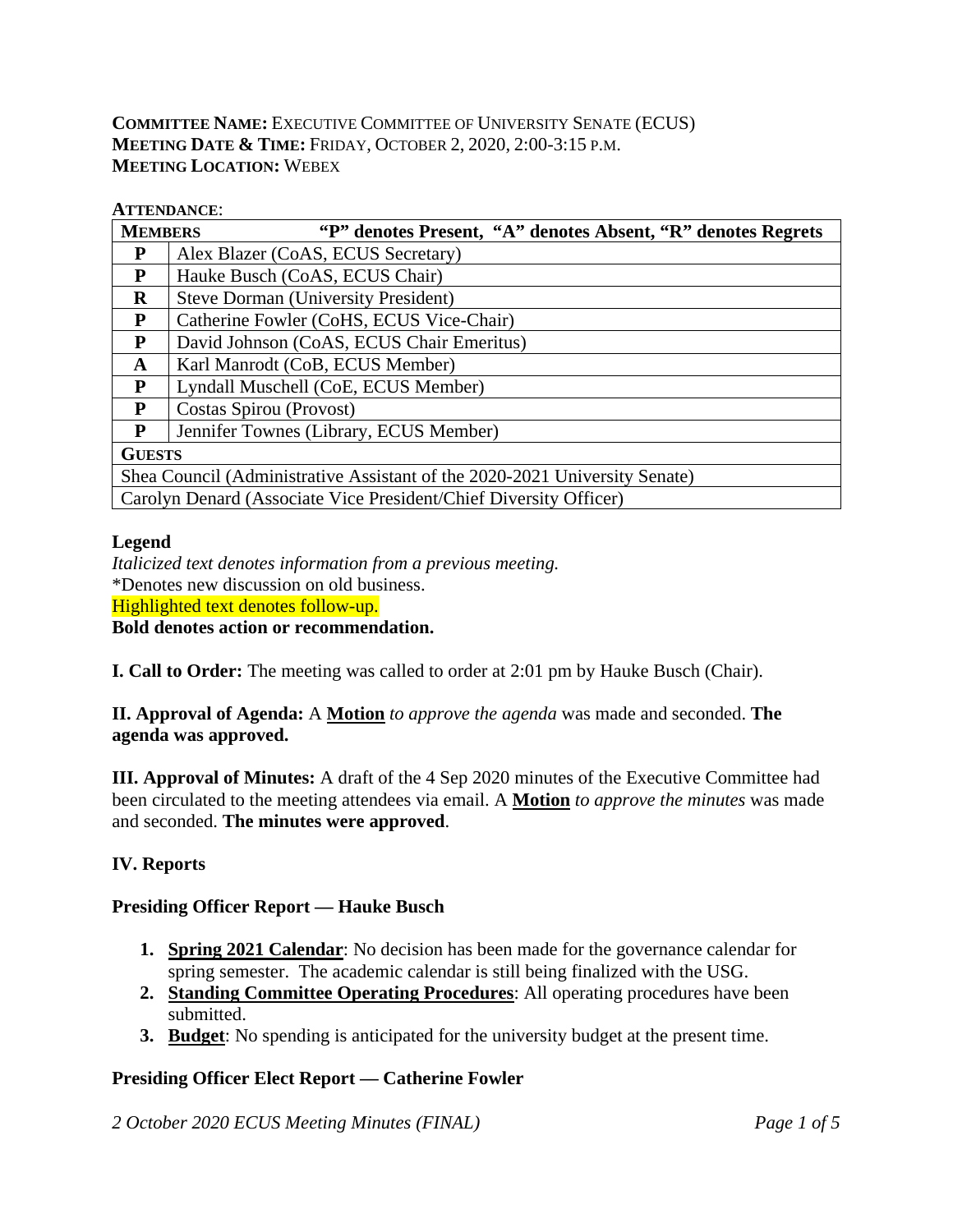## **1. 2021-2022 Elections**

- **a. Corps of Instruction**: The list was approved by ECUS-SCC.
- **b. Apportionment**: The worksheet was approved by ECUS-SCC.
- **c. Election Oversight Materials**: The letters to the college deans and library director, as well as supporting documents, are ready for review by ECUS-SCC.
- **d. At-Large Election**: Presiding Officer Elect Dr. Catherine Fowler will run for reelection as at-large senator.
- **2. COVID Question and Answer**: President Dorman and Provost Spirou's answers to senator questions regarding the university's COVID-19 have been emailed to senators.
- **3. Parking & Transportation Advisory Committee**: Dr. David Johnson has volunteered to serve as the second elected faculty senator on PTAC.

## **V. Unfinished Business**

- **1. 2021-2022 Governance Calendar**: The University Senate aspect of the calendar is complete. A problem exists with the curriculum side of the calendar. There are two Graduate Council meetings in the same month. The State of the University Address disrupts the monthly cycle. Meetings during the final exam period might solve the problem. David Johnson will work with Provost Spirou and Lyndall Muschell (Chair, University Curriculum Committee) to finalize the curriculum committee meetings.
- **2. 2020-2021 Apportionment**: The worksheet was approved by ECUS-SCC.

## **VI. New Business**

- **1. Feedback on Faculty Senator Elections Oversight Materials**: The letters to the college deans and library director, as well as supporting documents, are ready for review by ECUS-SCC.
- **2. Establish an Inclusive Excellence Policy Committee**
	- **a.** Dr. Carolyn Denard, Chief Diversity Officer, asked the committee to consider proposing a standing committee devoted to diversity issues. The purpose of the committee would be to send a message that the institution takes diversity issues seriously. Other state universities senates have similar committees. Example issues include the official use student and employee's preferred gender pronouns and the capitalization of Black in official university communications. The committee would review and recommend policy related to diversity and inclusive excellence.
	- **b.** ECUS Discussion with Guest
		- **i.** Question: If the bylaws changed, when would they go into effect? Answer (ECUS Member): The 2021-2022 University Senate.
		- **ii.** Question: Are there functions in the proposed committee that are being done in current committees? I like to think all of our committees are inclusive excellence committees. Answer (ECUS Member): The standing committee charges do not contain inclusive excellence. Answer (ECUS Member): The committees are already dealing with these issues but there is no explicit charge.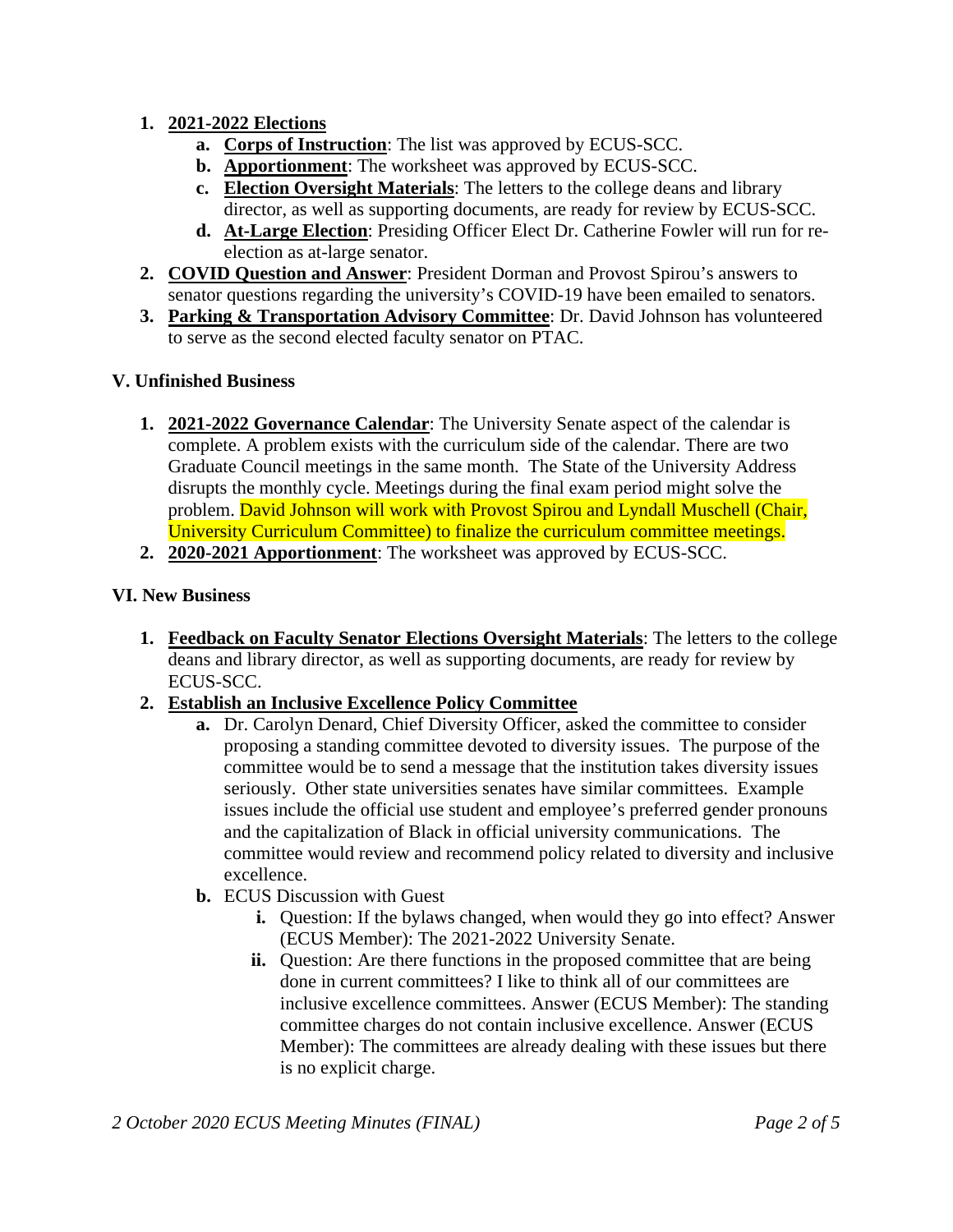- **iii.** Question: I'd hope that inclusive excellence is practiced throughout Senate rather than in a specific committee. Answer: I understand what you're saying, but we need intentional focus. The issue of religious holidays was recently addressed on Academic Policy Committee but the discussion did not include inclusive excellence. Separation allows specific attention to be paid to these issues. The new committee would not be in conflict with what the standing committees already do. A standing committee devoted to diversity and inclusive excellence shows intentionality and creates accountability.
- **iv.** Question: The university already has a university-wide body charged with these issues, the President's Commission on Diversity (PCOD). Would that be discontinued, or merge with the proposed committee? Or could this proposed committee be a university-wide committee? Answer: PCOD is a commission rather than a committee. It reads Diversity Action Plan reports and recommends actions to the President. A recent example is recommending actions regarding the swastika incident. PCOD is not structurally embedded in the University Senate as a policy recommending body.
- **v.** Comment: Academic Fees, Parking & Transportation Advisory Committee, and so forth are special purpose committees.
- **vi.** Comment: This committee would be recommending policy; those committees are following procedures.
- **vii.** Comment: We want to avoid duplication of work.
- **viii.** Question: Could there be a university-wide committee, which has broadest representation possible, perhaps broader than Senate, and meets with and works with Senate? What is the best way to achieve what we want accomplished regarding diversity and inclusive excellence? Answer: University Senate includes faculty, students, and staff. Most senates with diversity committees stipulate, for example, that graduate students must serve on the committee. The goal is to have more robust engagement with diversity at a structural level. Having a standing committee, rather than an ad hoc committee, says something about who we are and what we value.
- **ix.** Comment: We want to look into this more and confer with committee chairs.
- **c.** ECUS Discussion
	- **i.** Comment: We need to consider whether this committee will have work.
	- **ii.** Comment: The committee composition has to be carefully considered.
	- **iii.** Comment: The current standing committee charges need diversity and inclusive excellence language.
	- **iv.** Follow Up: Hauke Busch will ask standing committee chairs for preliminary feedback at the ECUS-SCC meeting. David Johnson will gather additional information and insights from the President's Commission on Diversity Co-Chair Veronica Womack and former Presiding Officer and Secretary Craig Turner and lead Alex Blazer and Catherine Fowler in a diversity committee workgroup.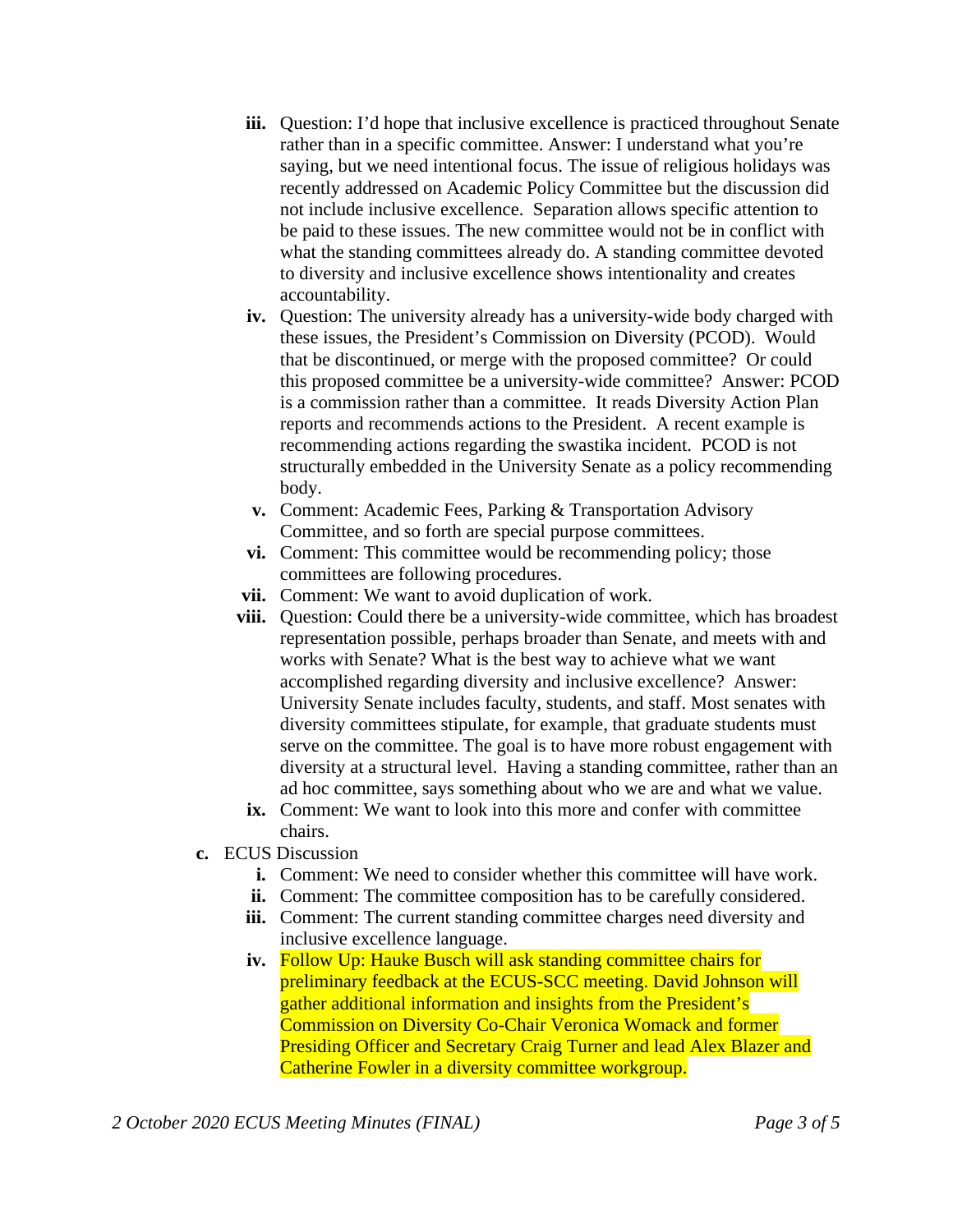### **VII. Open Discussion**

1. **None**

## **VIII. Next Meeting**

- **1. Calendar**
	- a. University Senate Meeting Friday, October 16, 3:30 p.m., Webex
	- b. ECUS Meeting Friday, November 6, 2:00 p.m., Webex
	- c. ECUS+SCC Meeting Friday, November 6, 3:30 p.m., Webex
- **2. Tentative Agenda**: Some of the deliberation today may have generated tentative agenda items for ECUS and ECUS-SCC meetings. Hauke Busch will ensure that such items (if any) are added to the agenda of a future meeting of ECUS or ECUS-SCC.

**IX. Adjournment:** As there was no further business to consider, a **Motion** *to adjourn the meeting* was made and seconded. **The motion to adjourn was approved and the meeting adjourned at 3:19 p.m.**

**Distribution:** First, these minutes will be sent to committee members for review; second, they will be posted to the Senate website.